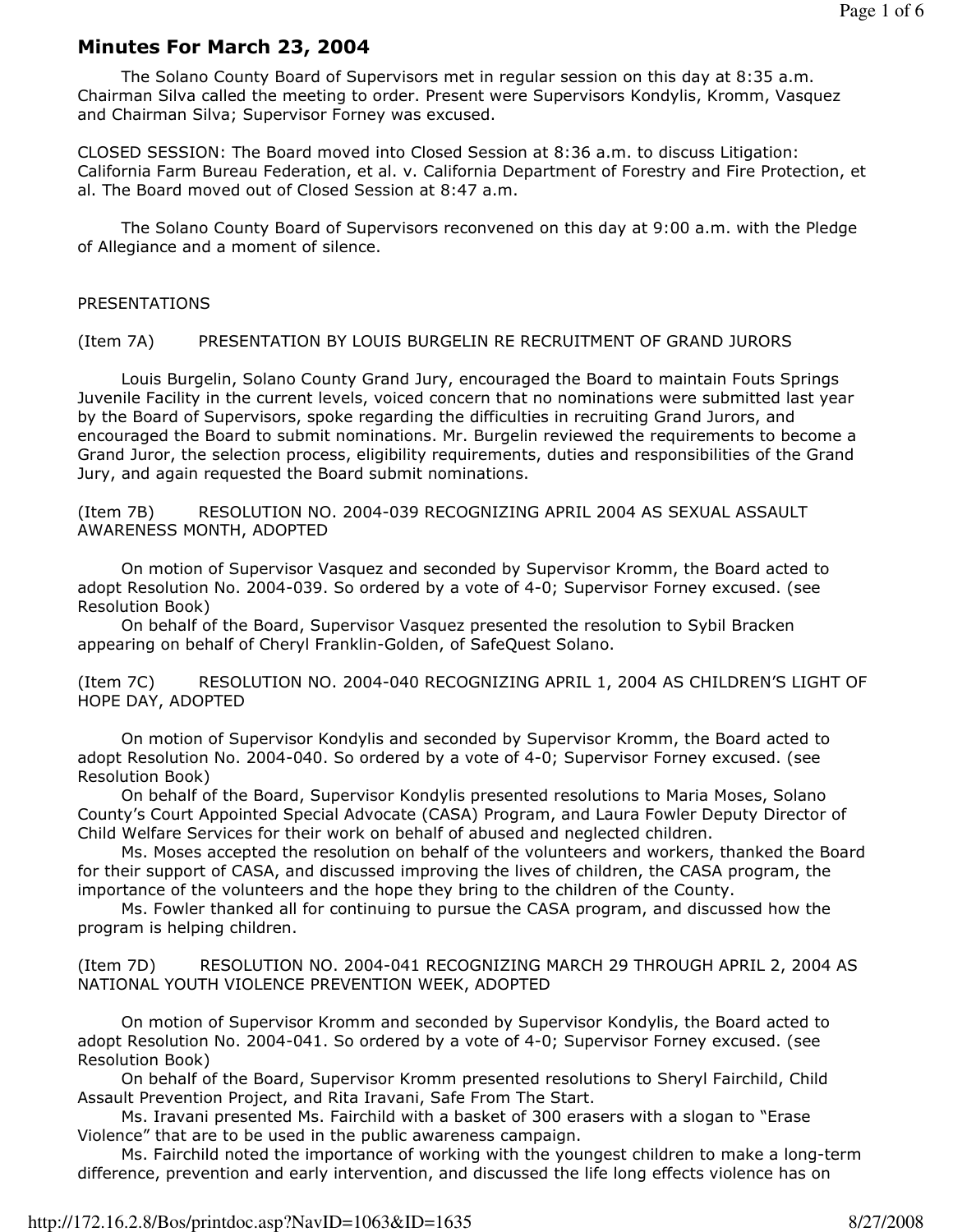children.

 Ms. Iravani discussed the Safe From the Start Program, how society is robbed with children's exposure to violence, and introduced Natalie Silva, Victim Witness Assistant, and Detective Tim Baffico.

 Supervisor Kondylis discussed the effects of violence on the brain development of children and the life-long effects.

(Item 7E) RESOLUTION NO. 2004-042 RECOGNIZING MARCH 2004 AS NATIONAL PROFESSIONAL SOCIAL WORK MONTH, ADOPTED

 On motion of Supervisor Vasquez and seconded by Supervisor Kondylis, the Board acted to adopt Resolution No. 2004-042. So ordered by a vote of 4-0; Supervisor Forney excused. (see Resolution Book)

 On behalf of the Board, Supervisor Vasquez presented the resolution to Laura Fowler, Deputy Director Solano County Child Welfare Services, and noted the responsibilities of the Board to improve the lives of children.

 Ms. Fowler accepted the resolution on behalf of all the Social Workers in Solano County, recognized the unique attributes a Social Worker has and how they want to make a difference in the lives of people, how courageous a Social Worker is, and thanked the Board for honoring all Social Workers.

(Item 7F) RESOLUTION NO. 2004-043 RECOGNIZING ANNA JOHNSON UPON HER RETIREMENT FOR HER MANY YEARS OF SERVICE TO SOLANO COUNTY, AND PLAQUE OF APPRECIATION, APPROVED

On motion of Supervisor Kondylis and seconded by Supervisor Vasquez, the Board acted to adopt Resolution No. 2004-043. The Board further acted to authorize a Plaque of Appreciation for Anna Johnson. So ordered by a vote of 4-0; Supervisor Forney excused. (see Resolution Book)

 On behalf of the Board, Supervisor Kondylis presented Ms. Johnson with Resolution No. 2004- 043 and a Plaque of Appreciation honoring her upon her retirement after 37 years of service to Solano County as an employee in the Department of Health and Social Services.

 Following a standing ovation, Ms. Johnson noted the many changes that have taken place during her tenure, the collaborative efforts, thanked the Board, the people of Health and Social Services and her family for their support.

 Supervisor Kromm noted the dedication and humanitarian service of Ms. Johnson to bring services to people in need.

ITEMS FROM THE FLOOR

APPEARANCE BY JACKIE DOLLAR HARRISON, RE NAPA-SOLANO HEAD START

Jackie Dollar Harrison, Executive Director of Child Start, Inc. that operates the Head Start Program in Napa and Solano Counties. Ms. Harrison provided the Board with a booklet about the Napa-Solano Head Start Program, incorporated herein by reference, and a brief update on the program. Ms. Harrison outlined this community based program and services they provide, but voiced concern regarding the national movement by the current administration to dismantle the Head Start Program. Ms. Harrison noted the long-term benefits of Head Start, the dramatic decline in advocacy for children's programs at the national level, outlined the strong concerns, a call to action to help in opposing Senate Bill 1940, the Head Start Reauthorization act, and to ask our legislators to help protect the Head Start Program.

Responding to questions posed by Supervisor Vasquez regarding the proposed cuts, Ms. Harrison noted flat funding for 2004/05 that would mean about 30,000 children nationally would not receive Head Start services; the problem is the reauthorization bill systematically dismantles the program.

APPEARANCE BY DR. CHLOE BOETTCHER REGARDING THE 2004 BIOSOLIDS SPREADING SEASON

 Dr. Chloe Boettcher, Solano County Citizens Advisor Committee regarding biosolids, voiced concern with the spreading of biosolids over the last eight years, the beginning of the biosolids spreading season on April 14, 2004, requested to agendized biosolids for an update, efforts to get additional national research funding to study biosolids pollution, and requested the matter be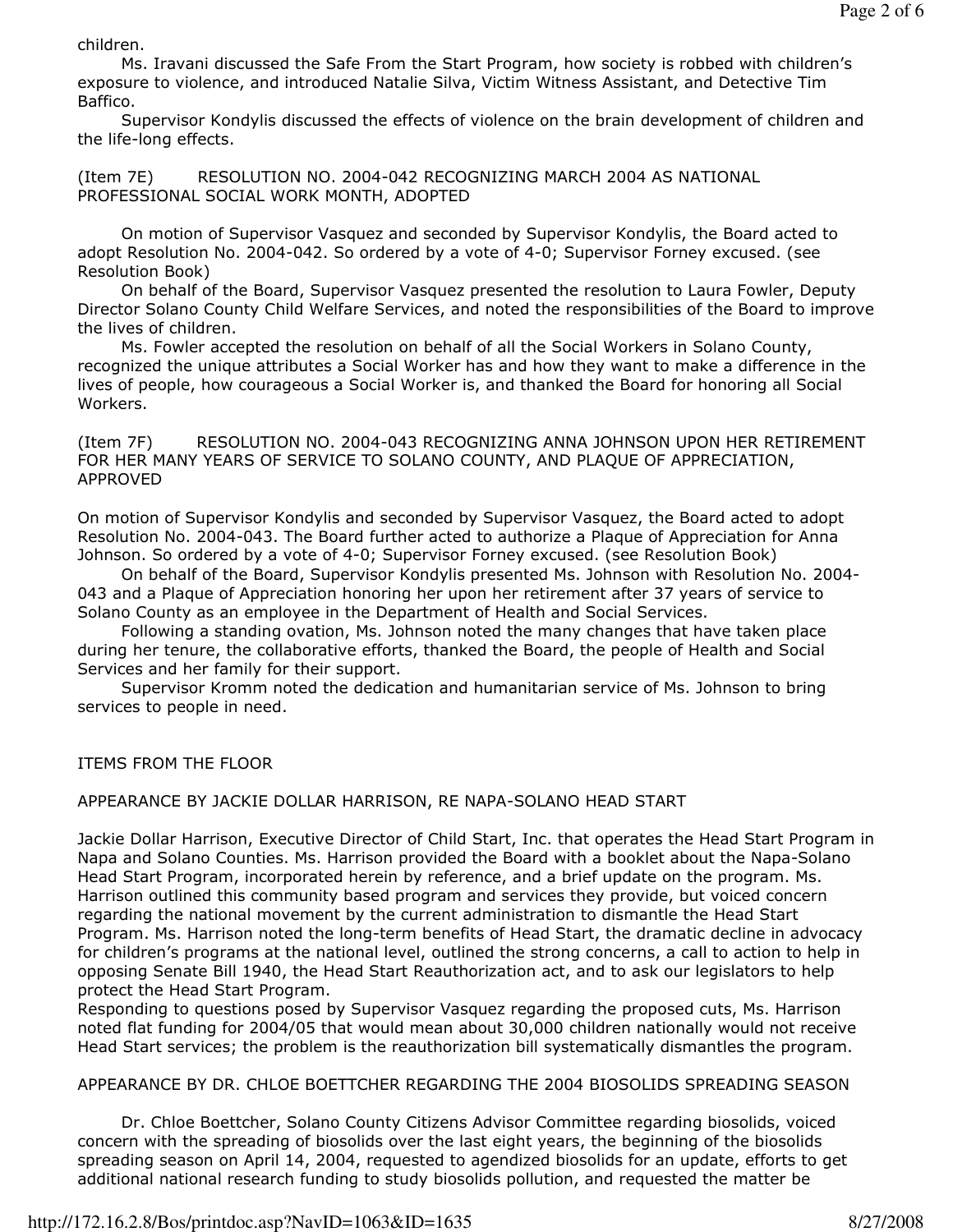agendized prior to April 14, 2004 to address new problems as a result of the amended statutes. The issue of wording is with "gusting" versus "sustained" gusts.

### APPEARANCE BY DAVID AVILA RE DAIRY EMISSIONS

 David Avila, Western Dairy Design, provided the Board with a document titled "Dairy Gases", incorporated herein by reference, which provides information from "A Well Designed Dairy". These facts are about air emissions from dairies that were generated from two EPA approved programs, and that indicate there is very little effect on Vacaville and Dixon.

## PUBLIC COMMENT ON CONSENT CALENDAR

(Item 19B) Authorize the Solano County Substance Abuse Administrator to sign the California Department of Alcohol and Drug Programs Safe and Drug Free Schools and Communities Grant Agreement in the amount of \$592,589 for the period of September 1, 2003 through August 31, 2006

(Item 19C) Approval of agreements with Vallejo City Unified School District in the amount of \$148,569 and Vallejo Community Consortium in the amount of \$302,865, both for the period of April 1, 2004 through August 31, 2006 to implement It's Working Program for reduction of access to tobacco and alcohol; approval to add FY2003/04 Unanticipated Revenue funds in the amount of \$61,000 to the FY2003/04 Budget

 Donald Tipton, Vallejo, noted support for the programs, voiced concern regarding Item 19B regarding the lack of communication with the Homeacres Improvement Association on the status of the Beverly Hills Elementary School as serving economically disadvantaged families, which is where the children of Homeacres attend school. With Item 19C the Sheriff and the County need to be involved to reduce the crime and drug problems in the area, and communications in the area need to be improved.

# APPROVAL OF AGENDA

On motion of Supervisor Kondylis and seconded by Supervisor Vasquez, the Board acted to approve the submitted Agenda, incorporated herein by reference. So ordered by a vote of 4-0; Supervisor Forney excused.

# CONSENT CALENDAR

On motion of Supervisor Kondylis and seconded by Supervisor Vasquez, the Board acted to approve the following Consent Calendar items by a vote of 4-0; Supervisor Forney excused.

(Item 13) MINUTES OF THE BOARD OF SUPERVISORS MEETING OF FEBRUARY 24, 2004 AND MARCH 9, 2004; IN-HOME SUPPORTIVE SERVICES PUBLIC AUTHORITY MARCH 9, 2004; RURAL NORTH VACAVILLE WATER DISTRICT MARCH 9, 2004, as outlined in the Agenda Submittal from the Clerk of the Board dated March 23, 2003, incorporated herein by reference, approved.

(Item 14) RESOLUTION NO. 2004-044 ESTABLISHING SPECIAL APPEALS HEARING COMPENSATION RATES FOR THE MEMBERS AND ALTERNATES OF THE SOLANO COUNTY ASSESSMENT APPEALS BOARD, adopted. (see Resolution Book)

(Item 15) AUDIT REPORT OF THE INMATE WELFARE FUND FOR FISCAL YEARS ENDED JUNE 30, 2003 AND 2002, as outlined in the Agenda Submittal from the Auditor-Controller dated March 23, 2004, incorporated herein by reference, approved.

(Item 16) AMENDMENT TO AGREEMENT WITH CALIFORNIA INDUSTRIAL HYGIENE SERVICES RE PROFESSIONAL SERVICES, as outlined in the Agenda Submittal from Human Resources dated March 23, 2004, incorporated herein by reference, approved and Director of Human Resources authorized to sign said contract on behalf of Solano County.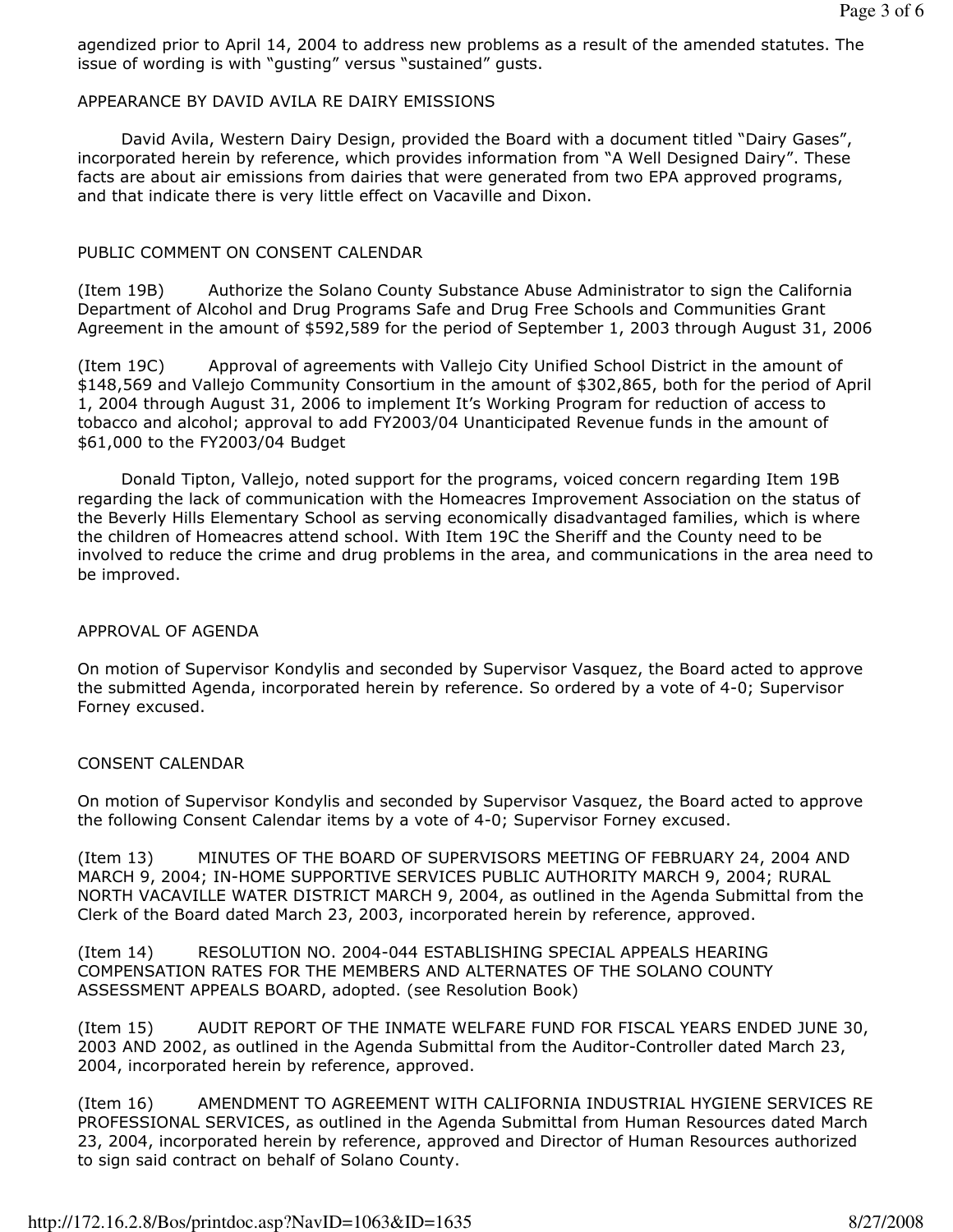(Item 17) CERTIFICATION AND RESULTS OF THE PRESIDENTIAL PRIMARY ELECTION, HELD MARCH 2, 2004, as outlined in the Agenda Submittal from the Registrar of Voters dated March 23, 2004, incorporated herein by reference, approved.

(Item 18) RESOLUTION NO. 2004-045 RENEWING DELEGATION OF INVESTMENT AUTHORITY TO THE TREASURER-TAX COLLECTOR-COUNTY CLERK, adopted. (see Resolution Book)

(Item 19A) RESOLUTION NO. 2004-046 AMENDING THE LIST OF NUMBERS AND CLASSIFICATIONS OF POSITIONS (HEALTH AND SOCIAL SERVICES), adopted. (see Resolution Book)

(Item 19B) SOLANO COUNTY SUBSTANCE ABUSE ADMINISTRATOR DESIGNATED AS AUTHORIZED OFFICIAL AND AUTHORIZED SIGNATOR RE CALIFORNIA DEPARTMENT OF ALCOHOL AND DRUG PROGRAMS SAFE AND DRUG FREE SCHOOLS AND COMMUNITIES GRANT AGREEMENT, as outlined in the Agenda Submittal from Health and Social Services dated March 23, 2004, incorporated herein by reference, approved.

(Item 19C) AGREEMENTS WITH VALLEJO CITY UNIFIED SCHOOL DISTRICT AND VALLEJO COMMUNITY CONSORTIUM RE IT'S WORKING PROGRAM, as outlined in the Agenda Submittal from Health and Social Services dated March 23, 2004, incorporated herein by reference, approved and Chairman authorized to sign said contracts on behalf of Solano County.

 APPROPRIATION TRANSFER IN THE AMOUNT OF \$61,000 TO ADD UNANTICIPATED REVENUE FUNDS TO THE FY 2003/04 BUDGET, as outlined in the Agenda Submittal from Health and Social Services dated March 23, 2004, incorporated herein by reference, approved.

(Item 20A) RESOLUTION NO. 2004-047 AMENDING THE LIST OF NUMBERS AND CLASSIFICATIONS OF POSITIONS (DISTRICT ATTORNEY), adopted. (see Resolution Book)

(Item 20B) RESOLUTION NO. 2004-048 AUTHORIZING THE DISTRICT ATTORNEY TO RENEW THE CONTRACT STATE BOARD OF CONTROL, VICTIM COMPENSATION AND GOVERNMENT CLAIMS BOARD AS AN EIGHTH YEAR PROJECT IN SOLANO COUNTY, adopted. (see Resolution Book)

SPECIAL DISTRICTS GOVERNED BY THE BOARD OF SUPERVISORS:

(Item 21) East Vallejo Fire Protection District: Hold Quarterly Meeting: No business to conduct

#### **ORDERS**

SPECIAL DISTRICTS GOVERNED BY THE BOARD OF SUPERVISORS: (Item 23) IN-HOME SUPPORTIVE SERVICES PUBLIC AUTHORITY

 Minutes regarding this matter are contained in the In-Home Supportive Services Public Authority Minutes Book.

(Item 24A) \$240,000 OF 2003/2004 UNSPENT TOBACCO MASTER SETTLEMENT FUNDING TO BE USED TO MAINTAIN SERVICE LEVELS IN PUBLIC HEALTH AND FAMILY HEALTH SERVICES

The Board was provided with an Agenda Submittal from the Department of Health and Social Services dated March 23, 2004, incorporated herein by reference, regarding reducing service levels in Public Health and Family Health Services.

Director of Health and Social Services Patrick Duterte reviewed the information contained in a memorandum dated March 23, 2004, incorporated herein by reference, noted backfilling programs at the June budget hearings in the amount of \$500,000 for Public Health from the Inter-Governmental Transfer Fee, the suspension of the program by the Federal Government, work by the department to reduce the shortfall now totaling \$312,000, projected cuts to makeup the shortfall and to ensure there are funds for direct services, the remaining core programs, programs being cut to the bone in Public Health, the way the cuts were determined, and work that will be done to ensure we get the most for every dollar that is spent. Mr. Duterte noted a correction, after evaluation the Pediatrician position will not be cut, cuts will be taken in contracts and other areas to ensure the kids are served.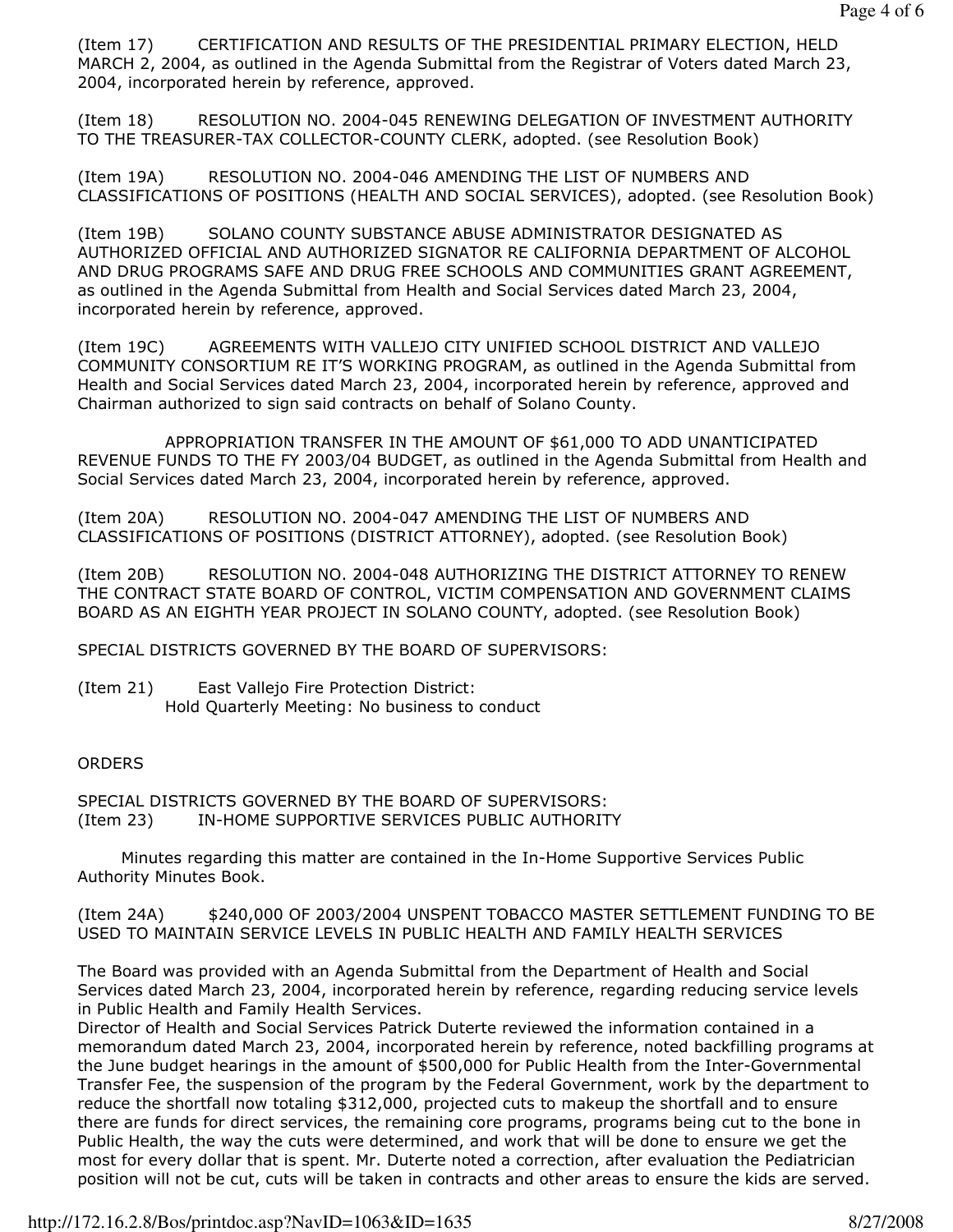Responding to questions posed by Supervisor Kromm regarding the table on page 4 of the staff report, Mr. Duterte noted the .8 Clinic Physician under Family Health Services would not be cut. Mr. Duterte noted meeting with Donna Wapner, the Tobacco Master Settlement Agreement (MSA) Advisory Committee Chairperson, Jim Trimble of the Benicia Police Department who is the Chair of the Reduce Rates of Alcohol Tobacco and Other Drugs (ATOD) to review the Beilensen cuts, discussion of the 2004/05 budget, the State budget, and proposals the MSA Committee will make. Ms. Wapner thanked the Board for forming the MSA Advisory Board, noted the Advisory Committee has spent countless hours becoming familiar with the strategic plan that the Board adopted, the proposed three year funding allocations, analysis of year to date expenditures of the MSA funds, and the projection of approximately \$480,000 that will not be spent from the 2003/2004 allocation. Ms. Wapner outlined reasons why the reducing rates activities have not spent all the funding that was allocated, feels next year the reducing rates activities will be at full speed. The proposed cuts are for core services that will affect the health care strategies that are part of the MSA Strategic Plan, and suggested the Board consider using \$240,000 of the unspent MSA funds to meet the budget needs of Health and Social Services. Ms. Wapner suggested the remaining unspent funds be encumbered for use in the 2004/2005 Budget Year as an addition to the funds originally allocated. The MSA Advisory Board will continue to work with the Board for recommendations that are made with the understanding of the larger and often-competing health issues facing the County.

Supervisor Kromm posed questions regarding using the \$240,000 to help the County with the Public Health Funding, voiced concern regarding shortfalls that will appear again in 2004/05 and how those shortfalls will be addressed, Ms. Wapner noted the MSA Advisory Committee will be meeting the Mr. Duterte and CAO staff in April to begin reviewing what the 2004/2005 budget will look like, and what possibilities are for recommendations to the Board for the 2004/2005 MSA funding allocations. The groups need to work closely together.

Responding to questions posed by Supervisor Kondylis regarding accepting the funding and how that would affect layoffs, Mr. Duterte noted the overall shortfall is \$312,000, if the Board accepts the recommendation of the MSA Advisory Board to take \$240,000, take the physicians \$28,000 salary off, and the remaining \$44,000 would be covered by the position vacancies. There would be no positions cut.

Responding to questions posed by Supervisor Kondylis regarding how the deficit would be handled during budget so that if necessary the Board can backfill essential core program services, County Administrator Michael Johnson noted work with the departments, following Board approved budget policies, to formulate a balanced budget, reviewed the Board priorities, discussed growth in Health and Social Services through State and Federally funded programs and the difficult ties if the State now cuts those programs, anticipating the use of \$4 million from General Reserves, but is taking consideration of the reserves and to adhere to the Board policies and priorities.

Supervisor Kondylis noted the importance of letting the public know that all departments will share the pain of the State budget cuts, the MSA money and the Proposition 10 money were suppose to go to enhance what the County already does, but when the County is forced to look at drastic cuts in core programs it makes sense to use some of the MSA money to keep those core programs in place, especially the ones concerning children.

 Carl Young, Executive Director North Bay Veterans Reintegration Program, noted how instrumental Patrick Stasio, Health and Social Services, has been in assisting with the Veterans Stand Downs as well as getting out into the field to work with the homeless to get them back into the mainstream. Mr. Young read a piece from the National Coalition of Homeless Veterans about funding cuts to the Section 8 Housing Voucher Program and discussed how that will affect the County. Mr. Young noted it does no good to do outreach when you have no place to put these people, the County correctional facilities are becoming our safety nets for the homeless, feels the County does not need anymore anti-homeless ordinances, we need to give these people a hand up, and discussed the work he and Patrick Stasio are doing to help the homeless. Mr. Young requested that Mr. Stasio remain assigned to do homeless outreach, noted increasing homelessness in the County, and requested further research be done to get grants and endowments to help the homeless.

 Rischa Slade, Heather House, asked if Patrick Stasio would remain as a homeless outreach Public Health Nurse, responding Interim Public Health Officer Mark Maus noted Mr. Stasio would remain in his current position.

Ms. Slade noted her history with homeless programs in the County, provided a brochure that is to be distributed to the homeless in Vacaville, incorporated herein by reference, that provides information on available services, noted the extensive field work done by Patrick Stasio with the homeless and how much he is needed to continue this work, the increasing need for homeless services, and noted several of the employees at Heather House have elected to forgo pay raises to keep costs down.